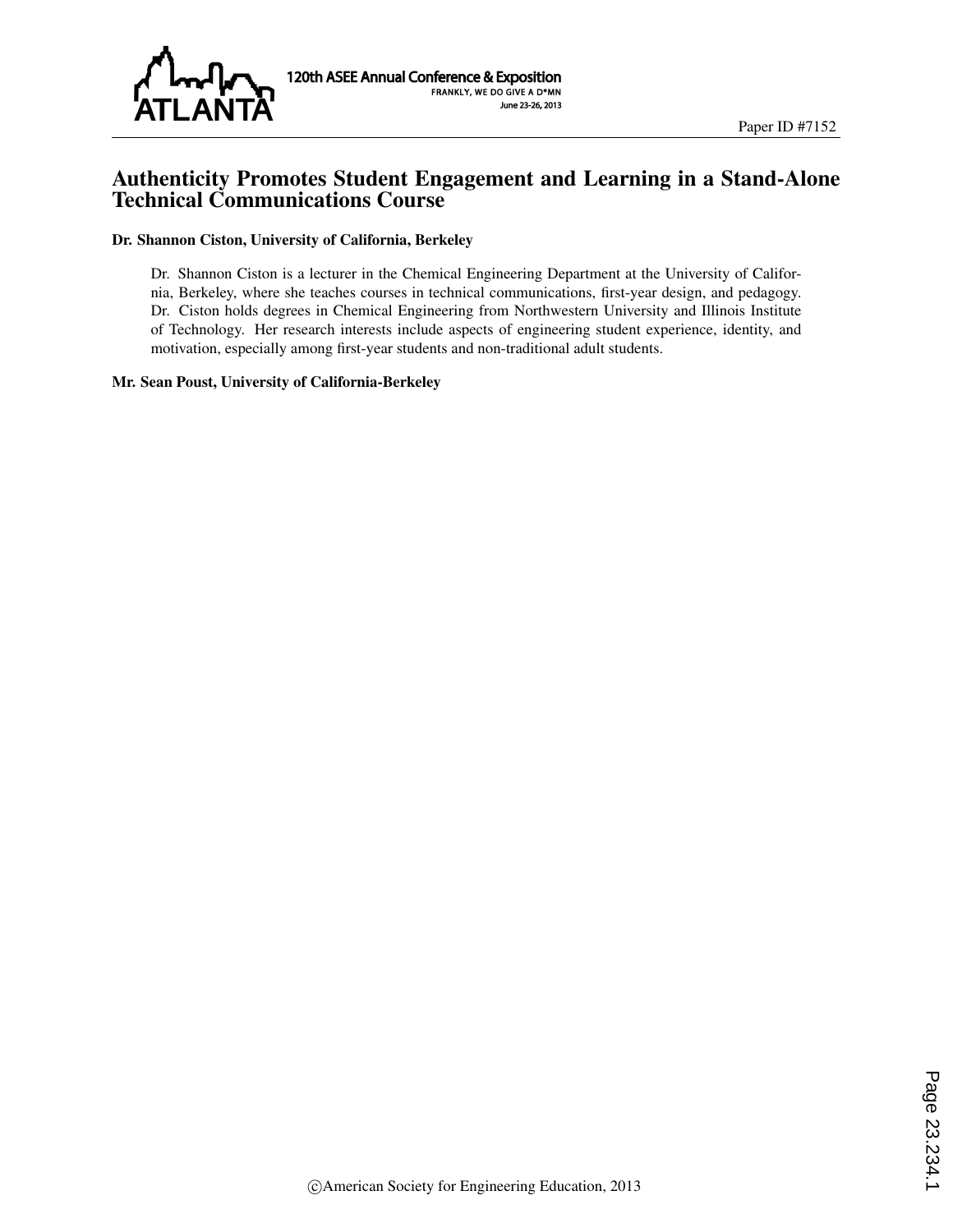# **Authenticity Promotes Student Engagement and Learning in a Stand-Alone Technical Communications Course**

Technical Communications for Chemical Engineers has recently been reintroduced to the chemical engineering undergraduate curriculum at the University of California, Berkeley. The goal of the course is for students to gain skills in written, oral, and interpersonal communications that will help them excel in their careers and in senior-level capstone design and laboratory courses. The course runs as a one-semester, stand-alone course (not coupled to a complementary technical or laboratory course) with assignments ranging from laboratory reports, design reports, resumes, cover letters, interviews, technical presentations, and project proposals to communication with lay audiences. This paper takes a case study approach to examine the evolution of the laboratory report assignment over the course of three semesters. We found that incorporating additional authenticity into laboratory report writing assignment motivated student engagement and learning. Midterm and final course evaluations are used as data to reflect on the effectiveness of three iterations of the assignment:

· Fall 2011: Common Topic; Data from physical experiment conducted by an unknown student · Spring 2012: Individual Topic; Data from physical experiment conducted by the student in a previous course

· Fall 2012: Common Topic; Data from simulation conducted by the student in this course

Instructor observations and student feedback demonstrate the importance of engaging the student in all stages of the experiment, including collection of data. The utilization of a simulation allowed for the incorporation of authenticity into the course, while respecting the time and other constraints of a stand-alone technical communications course. This approach is being extended to other assignments in the course, with more authentic assignments being implemented for the design and proposal topics. This will complement the assignments for resumes, cover letters, and lay audience presentations that already provide a "real-world" application of the students' work. This methodology can be applied to other stand-alone technical communications courses in engineering, to provide meaningful context and motivation.

#### **Communications Training for Engineers**

The ability to communicate effectively is a critical skill for engineers. Strong communication skills are necessary for high-functioning engineering teams, successful projects, promotive workplace interactions, and career advancement. Engineering practitioners, educators, and students recognize communication as one of the key skills for engineering work, with over 60% of engineering seniors surveyed rating communication among the top five most important engineering skills, in a recent study reported in Enabling Engineering Student Success.<sup>1</sup>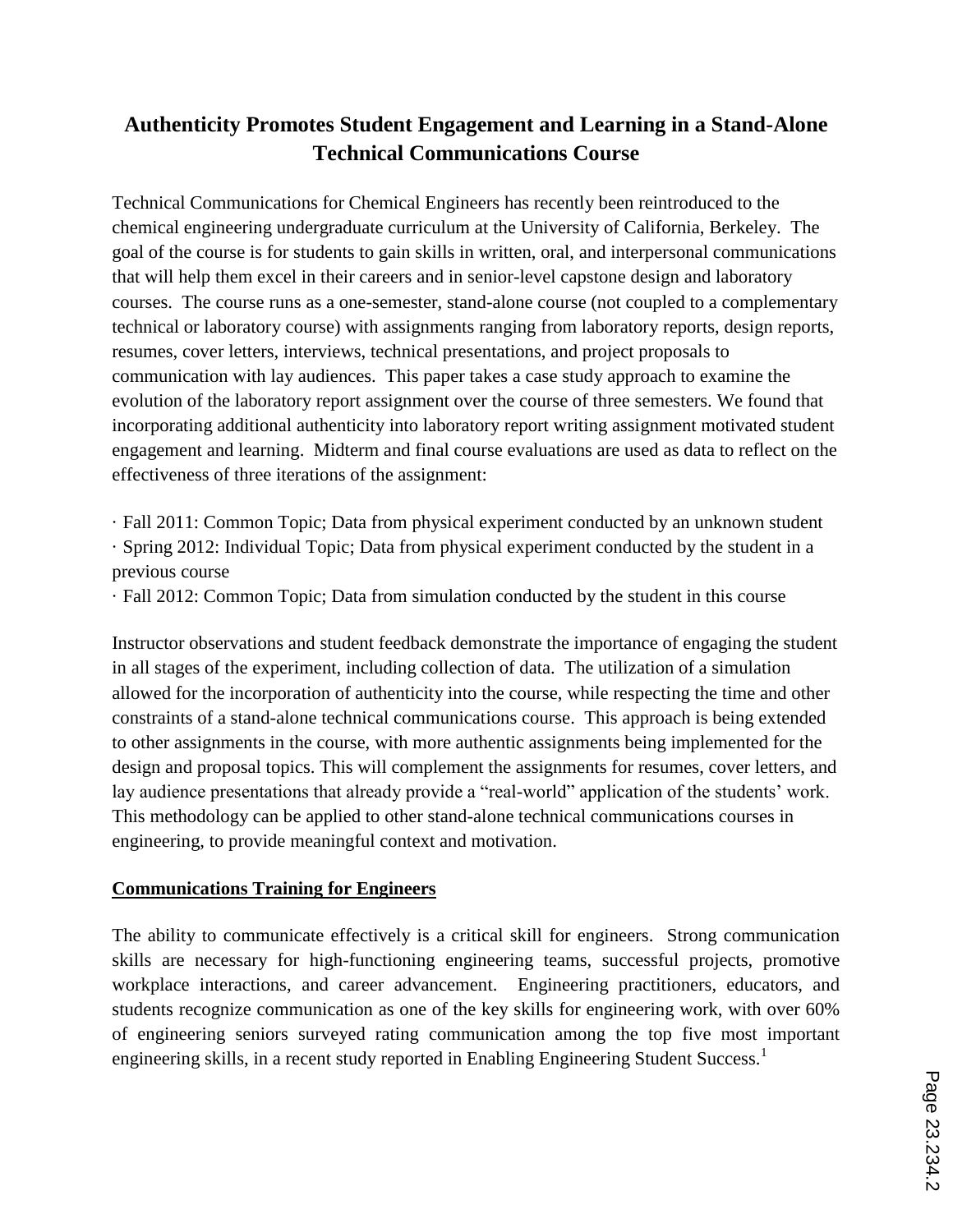Communication skills for engineers have been a focus of many prior papers and reports that focus on communication in the engineering workplace, $\alpha$ <sup>2</sup> development of written communication skills,<sup>3</sup> oral communication skills,<sup>4</sup> and international and global communications.<sup>5</sup> The ABET Engineering Accreditation Commission has established communication skills as a Student Outcome for all accredited engineering programs in Outcome g: an ability to communicate effectively.<sup>6</sup>

This need to educate engineering students in the written, oral, and interpersonal communication skills necessary for career success is manifest differently across many engineering departments. While some departments provide communication training distributed across many courses (such as writing or speaking assignments in core technical courses), others have developed specific Technical Communications courses targeted for engineers. The targeted courses are sometimes coupled closely with a technical course, acting as a co-requisite for a required technical course or capstone design course. In this "coupled" style of course, the content of the technical course provides a context for communication skills development, such as writing a report and preparing a presentation for a design project developed in the capstone course. There may be a separate communications-focused faculty member to complement the technical instructor, or the technical instructor may perform both functions. A second type of technical communications course in engineering curricula is the "stand-alone" course in which communication skills are developed without any specific coupling to a second required course. A recent article in the ASEE Prism magazine highlighted some different approaches for teaching presentation skills specifically, $\frac{7}{2}$ featuring the technical communications or professional development courses for engineering students at NCSU, Texas Tech, and Vanderbilt, and the Bucknell bioengineering approach of distributing communications assignments across many engineering courses in the curriculum.

Stand-alone courses may have several benefits: increased flexibility to cover communication types that are career-relevant but not natural choices for the technical content of a particular course, opportunities to combine instruction for students of multiple majors or multiple levels in the curriculum and ease of addition to existing engineering curricula. A major challenge for the instructor of a stand-alone technical communications, course, however, is to create meaningful and authentic communications assignments without the context of the shared technical course. This paper focuses on a stand-alone technical communications course for chemical engineering majors, specifically focusing on the development of authentic, quality assignments to develop communications skills.

#### **Authenticity as a Value in Learning and Education**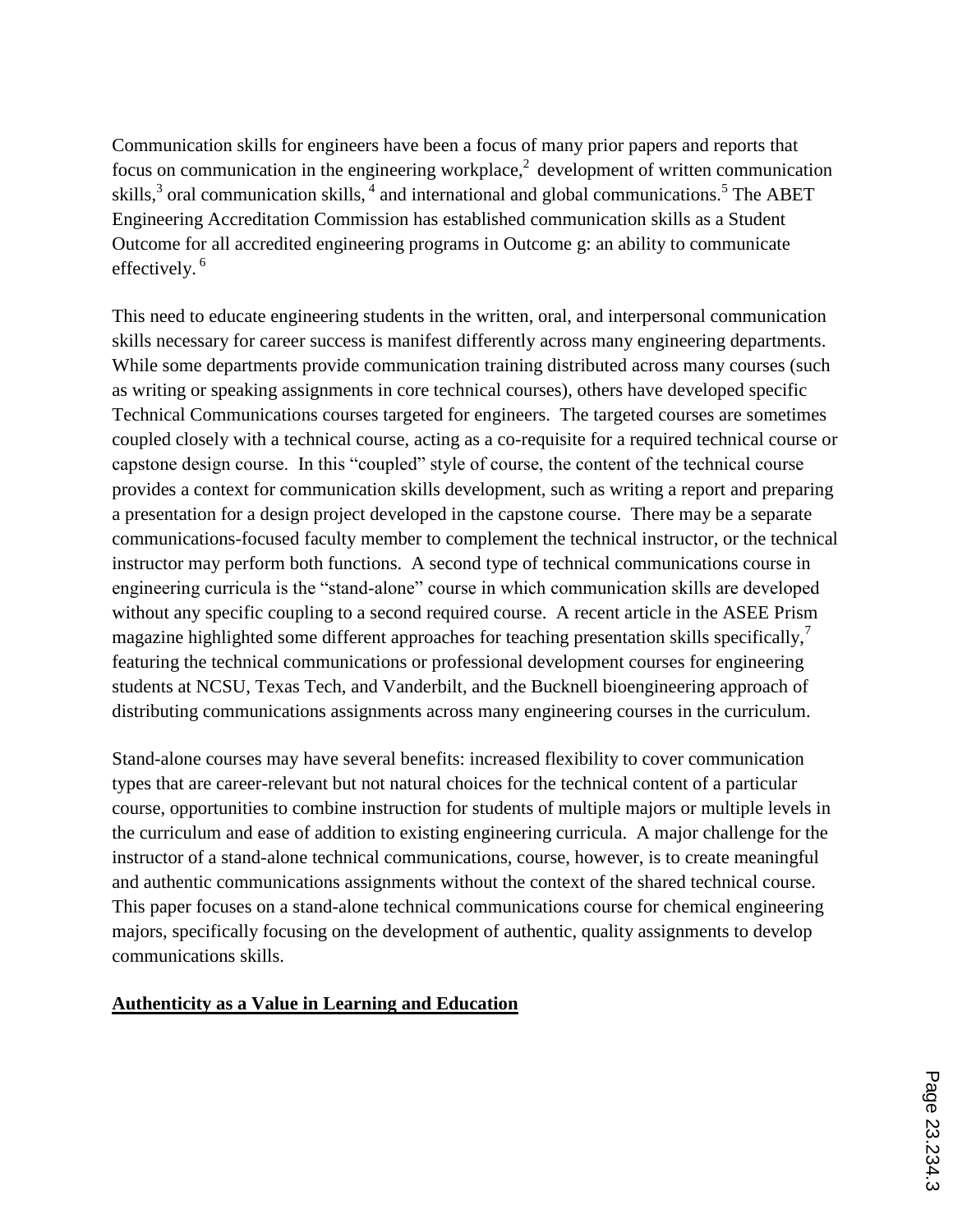Authenticity in student courses is a long-held value in education. Some of the earliest models for higher education were based on an apprenticeship and job-training approach in which pupils practiced the skills and techniques of their trade under the supervision of a master. Students today continue to desire educational experiences that provide experience with "real-world" problems, and are relevant to their future careers. Modern systems of higher learning typically combine experiential or applied learning experiences with more general or abstract learning environments intended to develop transferable critical thinking skills.

Jon Mueller of North Central College in Illinois is a proponent of "Authentic Assessment." He defines authentic assessment as "**a form of assessment in which students are asked to perform real-world tasks that demonstrate meaningful application of essential knowledge and skills**." Authentic assessment is focused on performing a task with a real-life basis, with student application of direct evidence.<sup>8</sup>

## **Authenticity in Engineering Education**

Authenticity has also been discussed within the context of engineering education. As engineering educators, we may take an authentic assessment approach through a variety of routes, such as industry-sponsored design projects, problem-based learning, academic service learning. In particular, authenticity is a theme frequently discussed within the context of design experiences and online learning.

Dutson and coauthors' review of project-oriented capstone design courses brings out authenticity as an important factor in teaching design, calling on Harrisberger's perspective on authentic involvement: "The authentic involvement activities expose the student to real situations with totally open-ended projects, although the faculty may influence the selection of the situations and set performance criteria to assure that positive learning objectives are met."<sup>9, 10</sup>

In the online teaching and learning environment, authenticity is a special concern because of the increased degree of separation between the student and the instructional classroom. Reeves, Herrington, and Oliver suggest ten characteristics of authentic learning for use in the design of online learning experiences. Authentic activities should: have real-world relevance, be illdefined to require students to define tasks, comprise complex tasks to be investigated over a period of time, provide an opportunity to examine tasks from different perspectives, provide opportunity to collaborate, provide opportunity to reflect, be integrated across learning domains, integrate seamlessly with assessment, create valuable products, and allow a diversity of outcomes or solutions.<sup>11</sup>

To engage engineering students in the process of learning communications skills, it is crucial to make their learning experience authentic as well. Some examples of ways to make these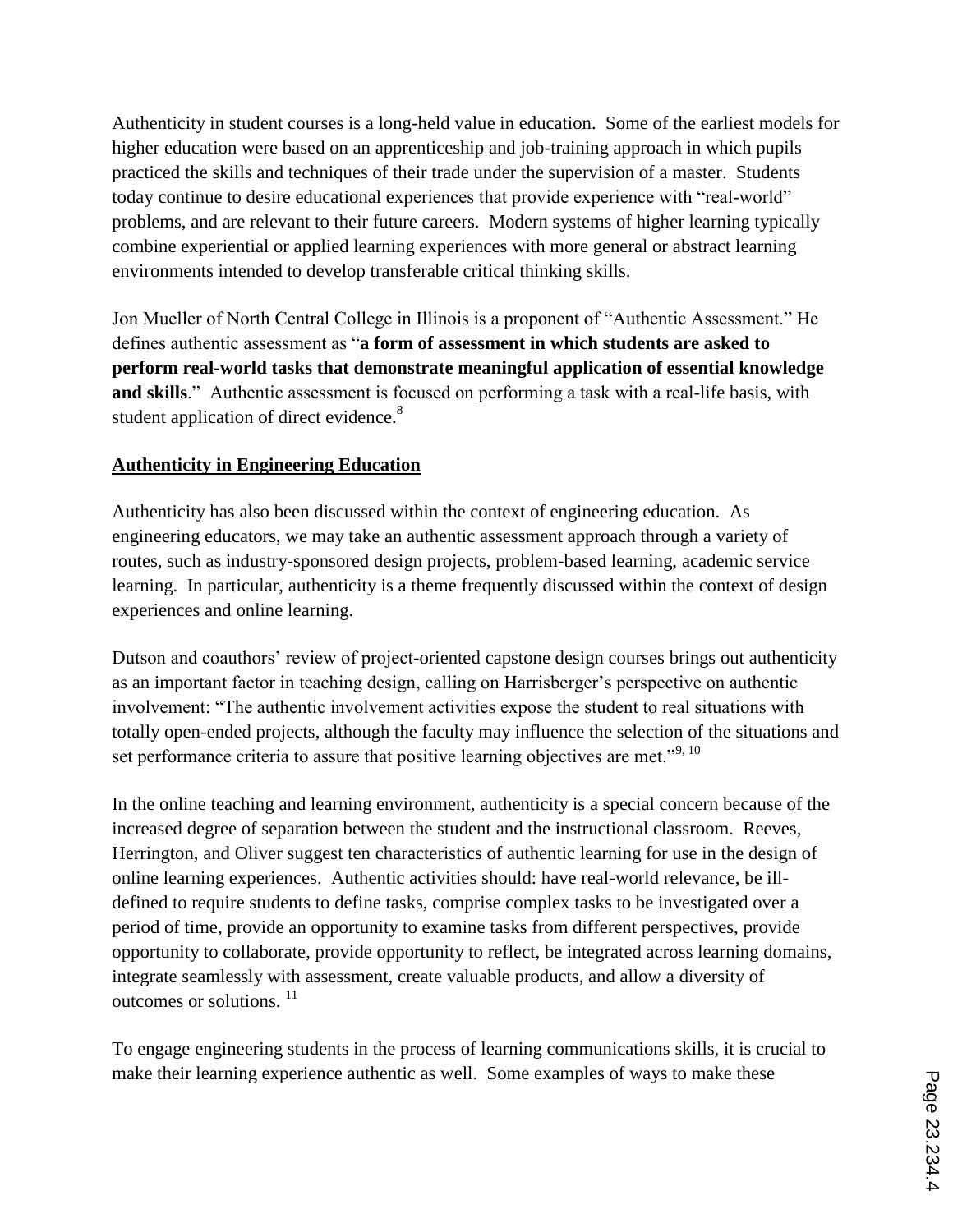assignments realistic are to engage students with real engineering practitioners or clients. For example, Dean Fontenot at Texas Tech has structured a Professional Communications for Engineers course around a service-learning experience.<sup>7</sup> Engineering alumni can be invited to participate in the class for mock interviews, discussion panels, or judges rating presentations or reports.

### **Our Course: Technical Communications for Chemical Engineers**

Technical Communications for Chemical Engineers at the University of California, Berkeley, is a junior-level course designed for the development of written, oral, and interpersonal communication skills. The course ran continuously as required course for over 20 years until Fall 2007. The course was recently redeveloped and reintroduced in Fall 2011, after a four-year hiatus, and was phased-in as an optional elective course in 2011-2012 and 2012-2013 academic years. It is a required course for the class of 2015. The course runs multiple sections each semester of up to 30 students each section, serving approximately 100 students each year. The total number of sections is planned to increase in response to a growing chemical engineering undergraduate body and the required status of the course. We anticipate running five sections serving about 150 students during the 2013-2014 academic year.

Technical Communications for Chemical Engineers is a three-credit, one-semester course that meets twice a week for 80 minutes each meeting. During the first four semesters of implementation, one faculty instructor has taught both sections each semester, with one graduate teaching assistant per semester supporting both sections of the course. The class meets in classrooms equipped with a chalkboard plus a media station for projecting presentations files and videos. The course is supported with an online course management system for file and resource sharing. ABET student outcomes f (an understanding of professional and ethical responsibility) and g (an ability to communicate effectively) are supported by this course. The full set of course outcomes are:

At the conclusion of the course, students will be able to:

- 1. Identify the purpose, desired outcomes, and audience needs for various types of technical communication.
- 2. Write clearly, directly, and concisely in technical documents.
- 3. Identify and apply standard formats for common technical documents including resumes, cover letters, statements of purpose, project proposals, design reports, laboratory reports, and journal articles.
- 4. Use visuals including charts, diagrams, graphs, presentations slides, and tables to communicate ideas.
- 5. Speak clearly and effectively in situations with and without advanced preparation.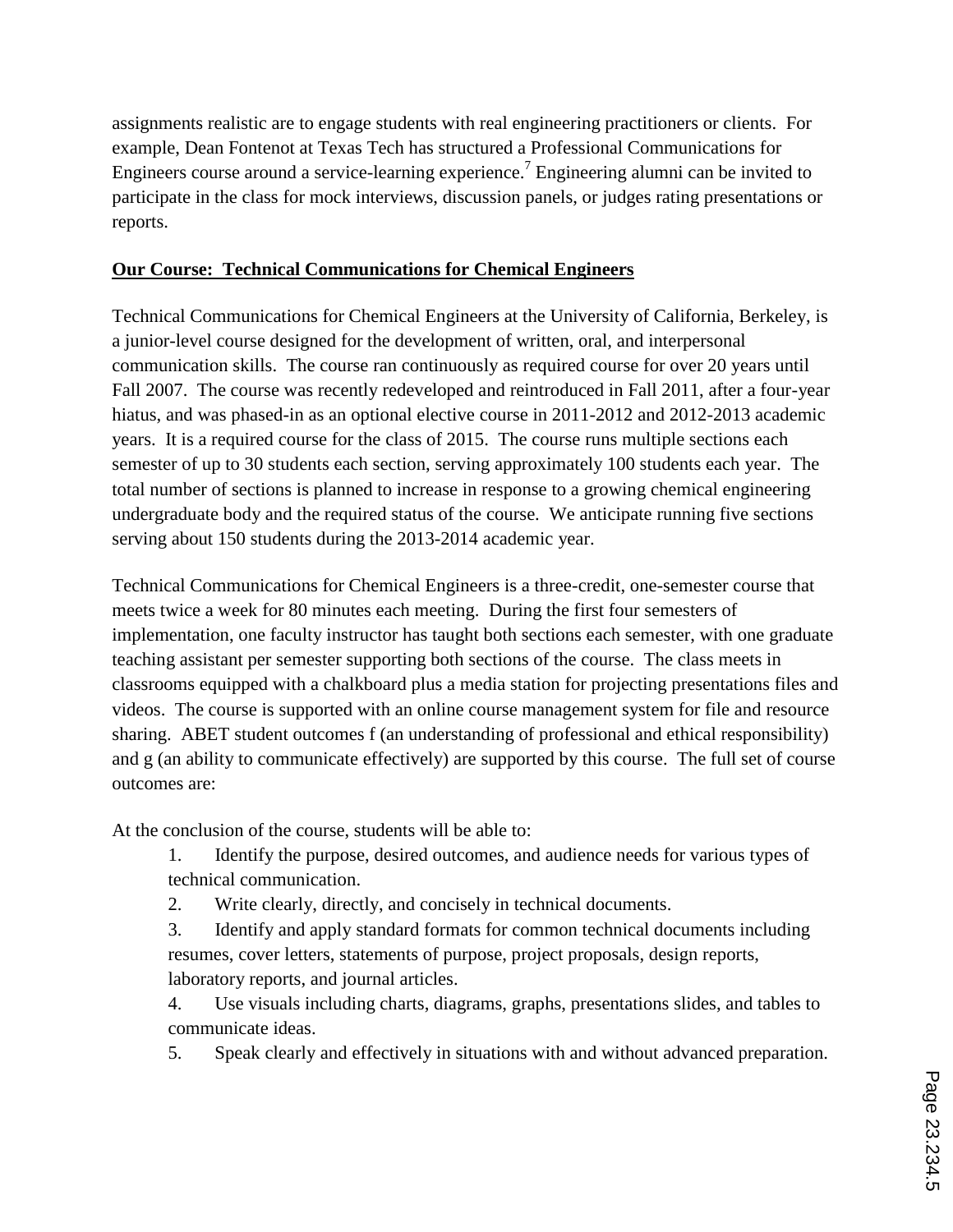6. Adapt communication approaches for technical, non-technical, and managerial audiences.

- 7. Apply modern communication technologies.
- 8. Recognize the ethical responsibility of engineers, and articulate morally justified solutions to ethical problems.

Technical Communications is a workshop-style course featuring multiple-draft assignments, extensive feedback from instructors and peers, active learning exercises in class, and a combination of group and individual assignments. The course develops skills in audience analysis; public speaking; document formatting; construction of direct, clear, concise arguments; organizing ideas; listening; and using graphics and design to communicate information. Typical assignments include a project proposal, a laboratory report, a design report, two or more formal oral presentations, an impromptu ethics case study speech, resumes and cover letters, and an assignment to communicate technical information to a non-engineering audience via a blog or educational video.

Including meaningful, authentic assignments has been a goal of the course design for Technical Communications for Chemical Engineers at the University of California, Berkeley. For example, students are encouraged to create resumes and cover letters tailored for real internship or entry-level job applications. Program alumni and other practicing engineers and scientists have been invited to the course to interact with students in panel discussions. Assignments to practice technical communication with non-engineers have included collaborative partnerships with a middle-school classroom and science bloggers.

Extending the authentic communication experience to formal report writing assignments in a stand-alone course has been challenging. For example, the project proposal writing assignment evolved from a proposal assignment with no application beyond the course to a more authentic assignment. In the Fall 2012 course offering, a project proposal assignment was taken as the Environmental Protection Agency's P3 (People, Prosperity, Planet) Awards program for students, so that student teams could have the option of submitting their proposal to a real competition. Laboratory report assignments have varied each semester in an attempt to develop an assignment that is authentic and gives students an opportunity to develop their formal report writing skills, while also respecting time constraints for the students, the course format and the instructor/grader team.

## **Case Study: Laboratory Report Assignment**

**Assignment Objectives:** The laboratory report assignment is aimed to help students improve their laboratory report writing skills. Specifically, they should be able to: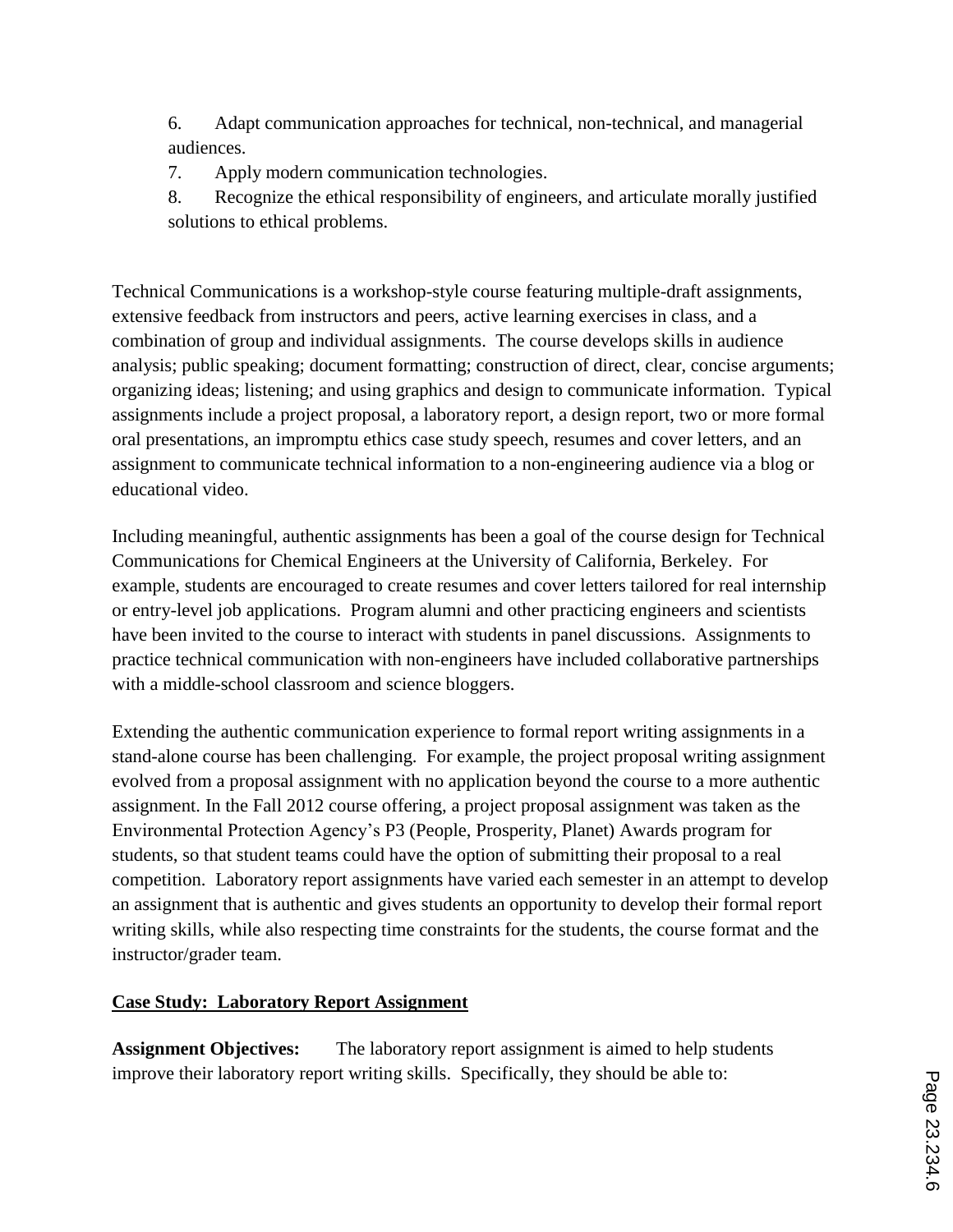- Organize information clearly into the four major sections: Introduction, Methods, Results, Discussion.
- Apply standard formatting for title page, works cited, figures, equations, and headings.
- Compose prose that is clear, concise, and direct, with appropriate tone, word choice, and level of technical detail for the given audience.
- Produce graphics that are clear, integrated with the text narrative, and use appropriate units, labels, headings, symbols, and color.

### **Assignment Details:**

**Fall 2011** Students were assigned to write a laboratory report, given a laboratory manual and a set of real raw data collected by a freshman engineering student from the Chemistry with Biological Applications for Engineers course at the University of New Haven. These were from a kinetics experiment, for calculation of the reaction rate equation of the decomposition of hydrogen peroxide using an iodide catalyst. Students were required to complete the calculations using the raw data, produce charts and graphs, and write the full written report. The raw data was not manipulated before providing it to the students, and so it contained one measurement that was not consistent with the others. The instructor considered this to be a reasonable constraint because student laboratory data may often have some degree of error. All students worked with the same data and report assignment.

**Spring 2012** This assignment was focused on rewriting and revision. Students were required to choose one of the reports they had written for a previous or current laboratory course (such as a chemistry or engineering laboratory course) and to revise it to create "the best report they have ever written." There was a high degree of variability among the students' selections of laboratory reports for revision. Some were short-form reports of only 2-3 pages, while others were long-form formal reports of experiments with multiple parts including simulation and experiments, stretching to 15-20 pages.

**Fall 2012** This laboratory assignment was based on an online computer simulation of gas absorption with chemical reaction, provided by the Wolfram Demonstrations Project.<sup>12</sup> Students were required to collect data from the simulation, varying the liquid phase concentration of both reactants and the reaction rate constant, recording the value of the flux of the reactant being absorbed in the system. They were required to plot and interpret this data with the formal laboratory report format. All students worked with the same simulation, but collected data individually.

#### **Evaluation of Midterm and Final Course Feedback:**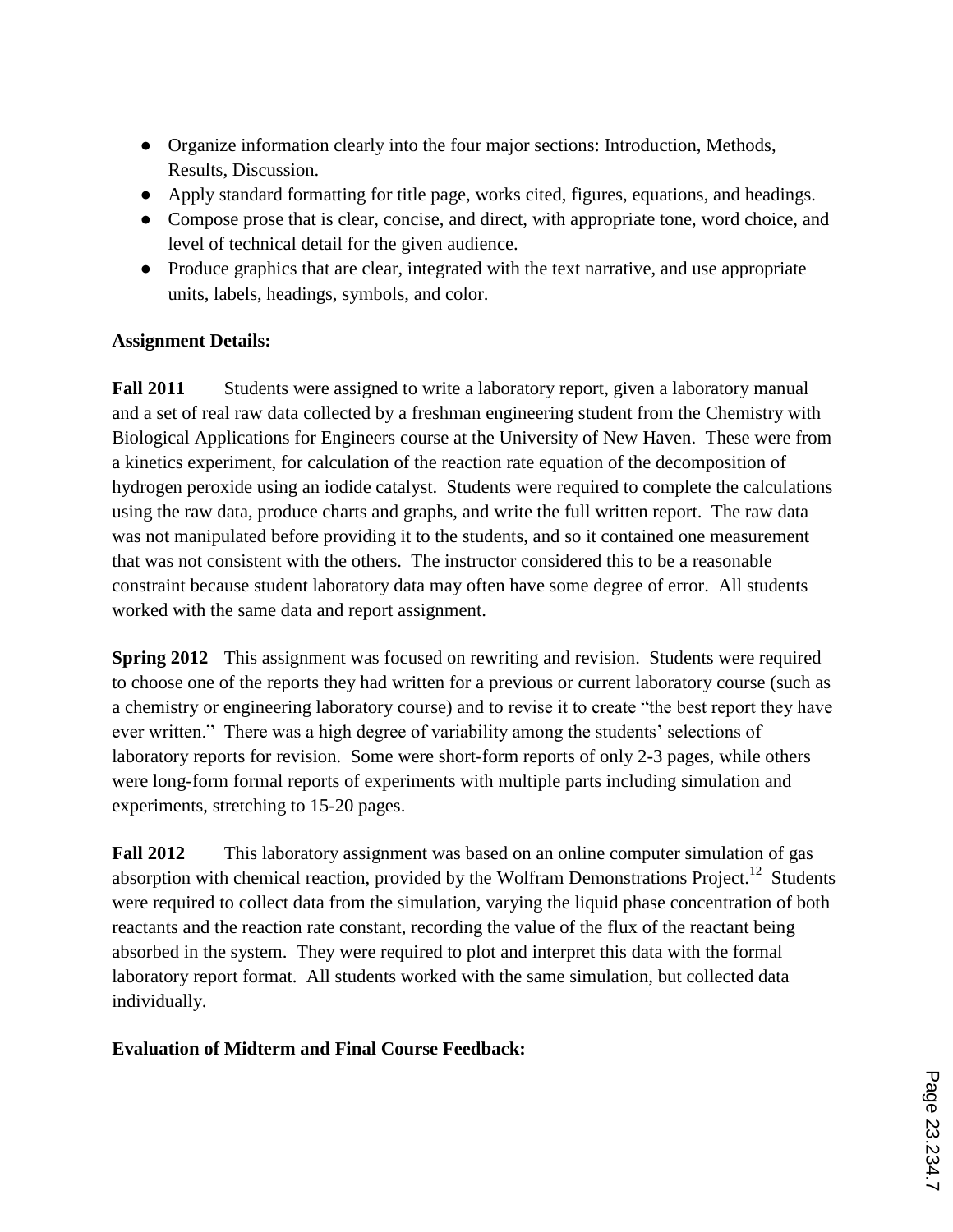During each offering of the course, students were solicited for course feedback via midterm surveys and final surveys. Each of these surveys included open-ended questions about aspects of the course that were specifically effective or ineffective, and prompted students to make suggestions for course improvement. None of these surveys specifically asked students to rate or comment on the laboratory report assignments.

The open-ended responses for each survey were analyzed for any mention of the laboratory report assignment. All comments referring to the laboratory report assignment were transcribed and coded with a value of +1 for positive comments that indicated the assignment was effective (example: "The lab report especially refined my skills of writing a neatly formatted report."), a value of -1 for negative comments that indicated the assignment was ineffective (example: "least satisfied with the lab report writing task"), or a value of 0 for those comments that were neutral or indicated that some adjustment should be made to improve the assignment design (example: "I would have liked lab/design reports earlier in the semester...").

The comments were reviewed for recurring themes and ideas within one semester and across semesters. A numerical score was also calculated for each semester, by summing the values for each comment.

In Fall 2011, there were a total of 12 comments addressing the laboratory report assignment; seven were negative and five were neutral, with an overall score of -7. Themes common in the feedback from the Fall 2011 semester include the idea that the assignment was too long or too much work, and the need for improved or processed raw data. These comments reflect the frustration many students expressed verbally in having to interpret problematic data collected by a real student (not themselves) in the lab. Notably, one comment uses the phrase "fake lab reports", demonstrating that the assignment was not as authentic as intended. Many of the students balked at the large workload of the assignment; it was the first long document assigned for the course. (A total of 19 students completed midterm feedback forms administered in class, and 20 students completed final feedback forms administered in class.)

In Spring 2012, there were a total of four comments on the lab report assignment, all of them neutral, with an overall score of 0. All four comments for Spring 2012 reflected a desire to have the laboratory report assignment earlier in the semester. Several students were taking the laboratory course concurrently with the technical communications course, and they wished to have training earlier. In this offering of the assignment, students revised and restructured reports they had written for previous lab courses--a much lower workload compared to the previous semester. However, a wide diversity in student writing topics increased the effective grading load for the instructional team. (A total of 54 students completed midterm feedback forms administered in class, and 53 students completed midterm feedback forms administered in class.)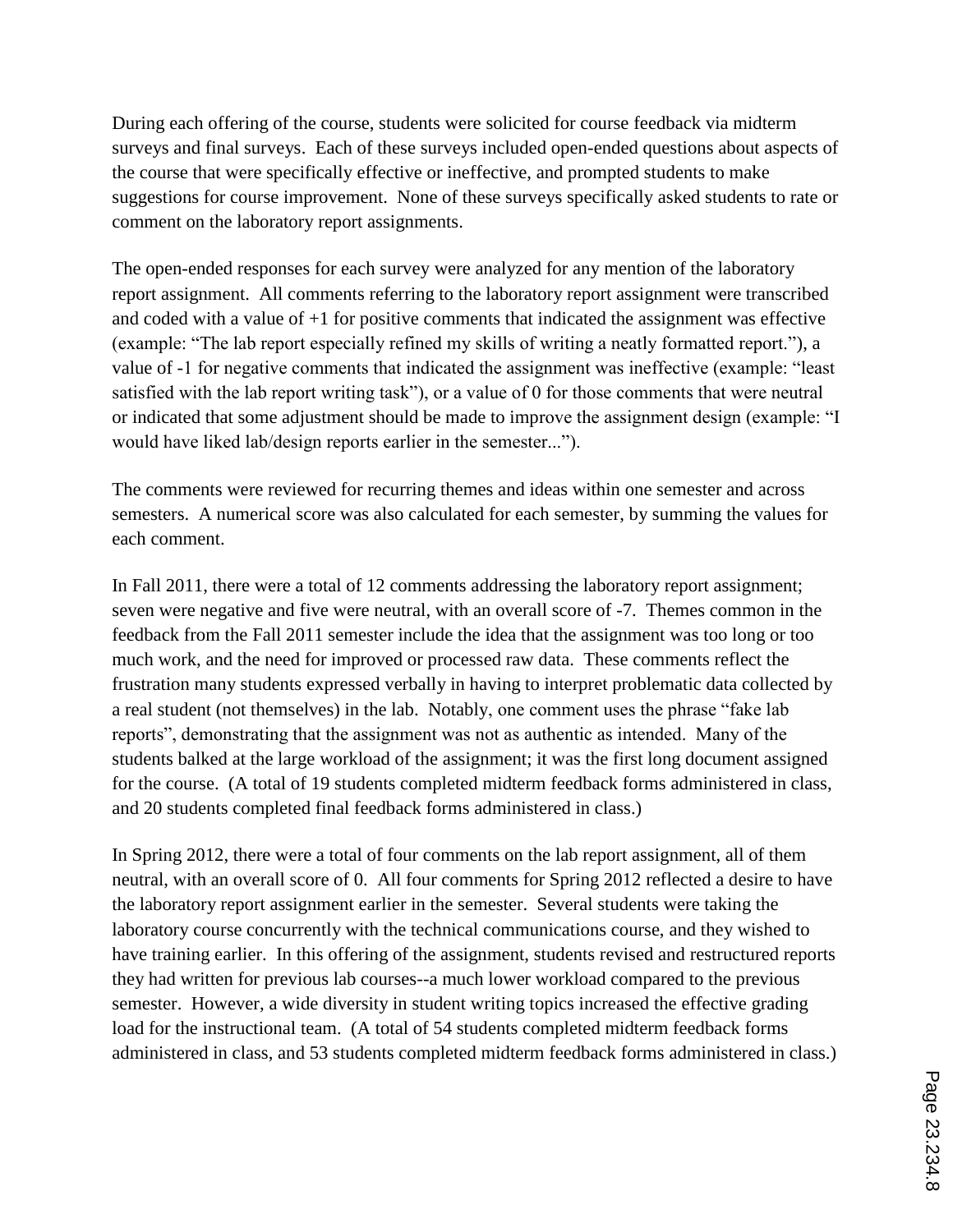In Fall 2012, there were a total of eight comments about the laboratory report; five were negative, one was neutral, and two were positive, with an overall score of -3. Students were split in this semester on the effectiveness of the laboratory report assignment. Two comments indicate that the assignment was helpful for improving their writing skills, but several indicated that they did not learn much considering the amount of work they put into the assignment. Notably, one student commented that the lab reports were "a bit awkward because we weren't doing them 'for real'." (A total of 16 students completed midterm feedback forms administered online; 48 students completed final course feedback administered in class)

Evaluating the student comments as a whole, it is encouraging that the most recent iteration of the laboratory report produced some positive student responses. We believe this reflects an improved balance in authenticity (collecting and interpreting one's own data) and workload (gathering and plotting simulation data takes approximately one hour), and reflects the need for focused formal report writing instruction for engineering students. Nevertheless, at least one student perceived this simulation experiment as being unauthentic, and while the student workload was reduced in Fall 2012 compared to Fall 2011, some students in Fall 2012 still felt that they did not learn new skills equal to the level of workload.

The task of revision of a previous laboratory report, assigned in Spring 2012 generated no positive or negative responses; it was not a significant workload for the students, but perhaps it did not engage students in learning the lab report writing skills as effectively as the Fall 2012 assignment. The task of revision can still provide an opportunity to improve student skills in organization and clear, direct writing.

#### **Evaluation of Student Performance**

Student performance on the laboratory report assignment during each semester also has potential to reveal insights about the value of each assignment type. Two types of information are considered here: student assignment scores and general trends for common types of errors and problems in each semester.

No meaningful differences were observed when comparing assignment scores from the three different semesters. Results are summarized in Figure 1 below. Students receive grades on an intermediate draft and final draft of each assignment. See Appendix A for the laboratory report scoring rubric for more details. Students receive extensive instructor feedback on the intermediate draft, and the final draft score reflects their ability to integrate and apply new insights and targeted instruction to create a final product. Throughout the course, students generally exhibit a high level of integration of the targeted feedback for improvement, resulting in very high final draft scores for most students.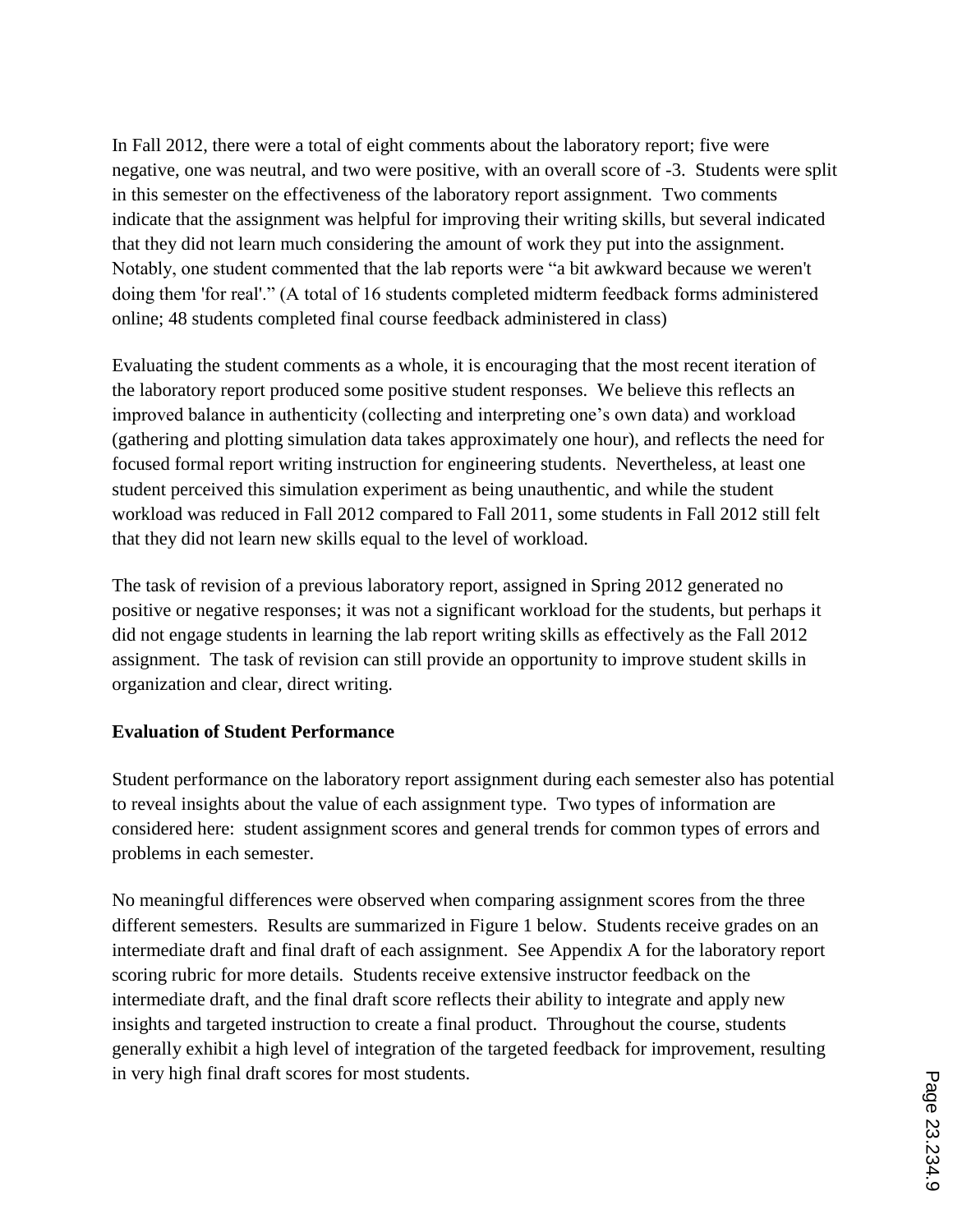

**Figure 1. Average scores on laboratory report assignment are similar during each semester. Error bars represent the average standard deviation for intermediate and final drafts across three years.**

While we did not observe differences in the numerical scores, we did observe differences in the typical problems, issues, and areas for revision during each semester. The following describes the typical problems the instructors observed in each set of assignments. In each case, the typical issues observed in the preceding semester became a point of in-class emphasis in the following semester. Some issues or problems seem to be specific to the nature of the assignment definition.

**Fall 2011:** Students presented a wide variety of problems with basic laboratory report-writing skills, especially including:

Abstracts including only methods and results, missing introductory and discussion components Problematic or missing numbering for figures and charts

Absent or scant narrative with charts and figures in results section

Use of present tense to describe methods

Missing subscripts for chemical formulas

Imprecise word choice (e.g. using "pipe" or "hose" in place of "tubing")

**Spring 2012:** Students responded well to exercises to practice writing effective abstracts. Problems remained or emerged in the following areas:

Incomplete introductions, without a full purpose statement, and previous work background Misplacement of information, especially material placement in introduction versus methods Struggles to organize information for complex multi-part laboratory assignments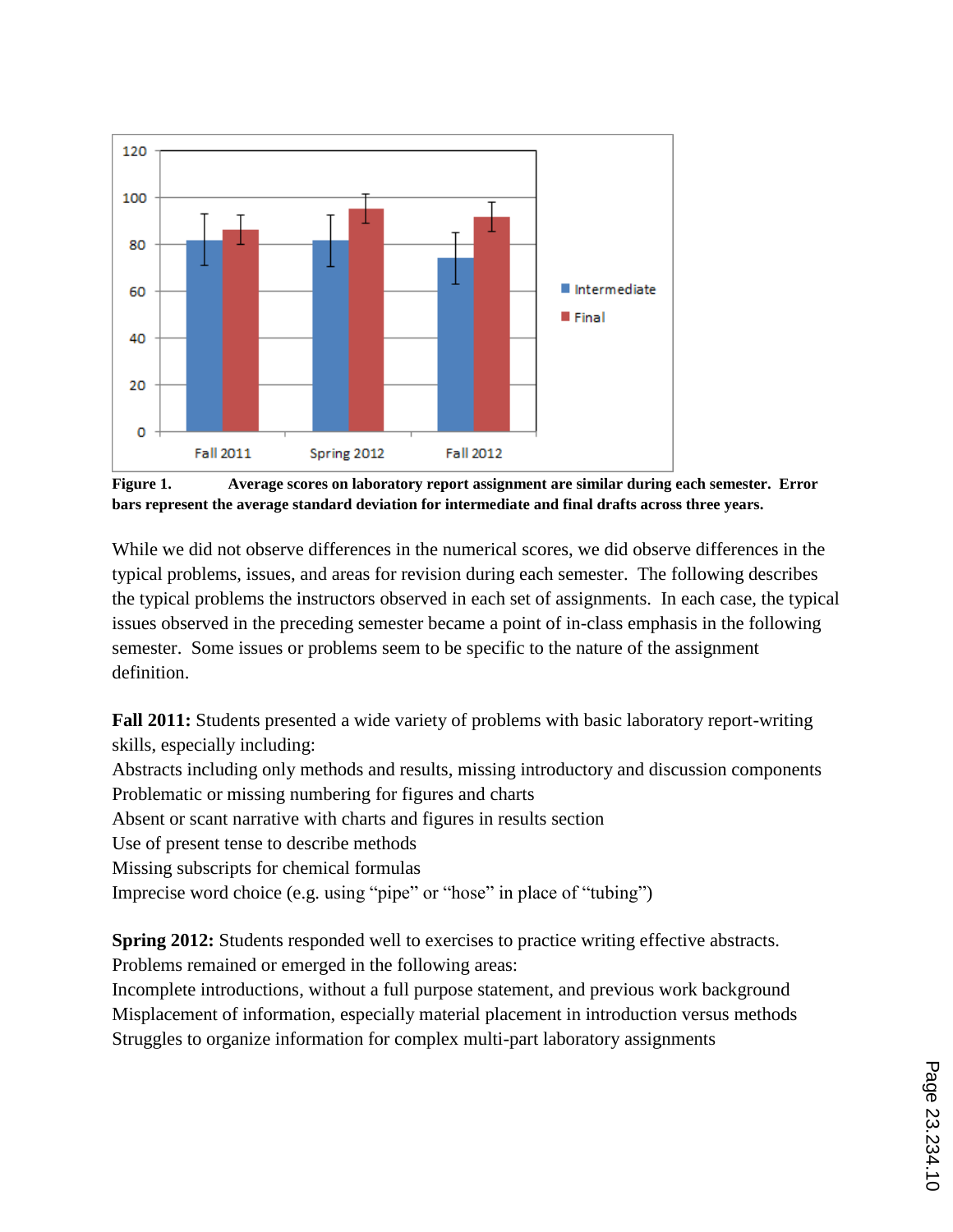**Fall 2012:** Students experienced some confusion about details of writing about a simulation experiment. Problems with fully describing the methods Problems with interpretation of results

#### **Discussion and Recommendations**

Many engineering curricula under emphasize development of communication skills. However, as stated in ABET Outcome g, developing communications skills in today's engineering students is crucial. To fully engage engineering students in the communication courses available, we recommend that integrated and stand-alone technical communications courses for engineers engage students in authentic communication experiences whenever possible. Assignments that give engineering students an opportunity to interact with real clients or partners are ideal, but it may be necessary to supplement these experiential learning activities with classroom assignments that integrate some components of authenticity.

We can summarize the results of our analysis and experience with offering these three iterations of a laboratory report assignment. During the first semester, all student laboratory report feedback was negative, but there was a shift to more balanced feedback in the third semester. Students were more engaged and enjoyed the more authentic simulation-based assignment. There were many fewer typical problems exhibited in student work during the third semester, providing support for improved student learning. Instructors encountered strongly negative student attitudes in the classroom regarding the first laboratory report assignment, chiefly centered on the quality of the data and the process for data analysis required for the assignment. During the second semester, instructors found students typically disengaged with the assignment, focused only on the mechanics of revision and rewriting. Based on instructor's observations, the third semester's simulation assignment provided the most balanced learning opportunity for students who more clearly understood the experiment and engaged positively in new analysis, synthesis, and report writing. We find the simulation experiment to be the most authentic and effective mode for this assignment. A similar assignment has been successfully implemented in the Spring 2013 semester, applying a second simulation.<sup>13</sup>

In comparing three iterations of a laboratory report writing assignment in a stand-alone technical communications course, we recommend the use of simulations as a basis for writing a laboratory report. The simulation approach taken in the Fall 2012 semester gave the students an authentic data analysis experience, since they collected their own data and interpreted it as part of their laboratory report writing assignment. Based on student feedback, the collection of one's own data is essential for an authentic laboratory report writing experience. Students also met learning objectives more consistently for his version of the assignment. From the instructor's perspective,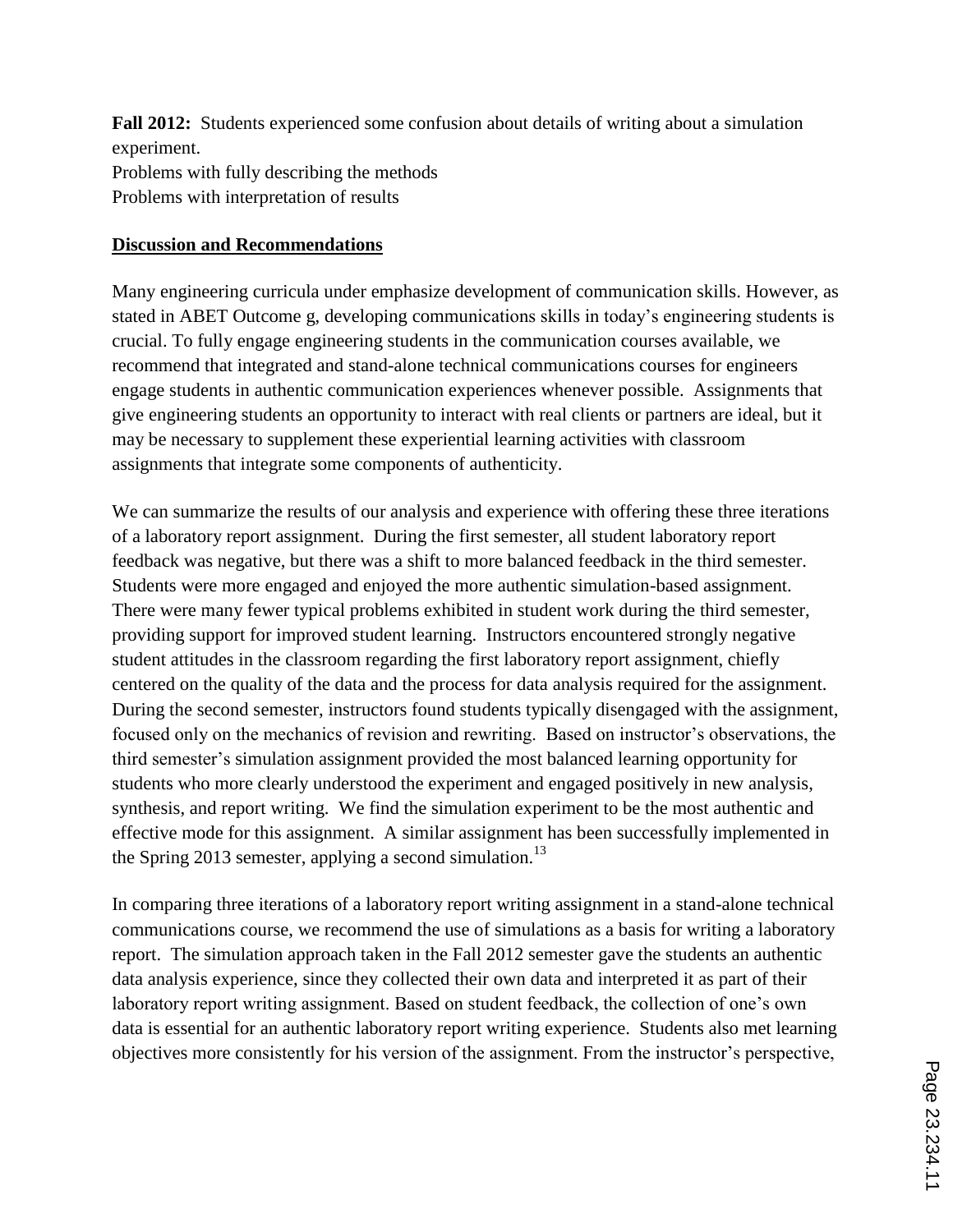the majority of students were positively engaged with this assignment, as evidenced by student questions about organization, data interpretation, and analysis. Using an online simulation provides an outlet for collection of data within constraints of a stand-alone technical writing course: limited time and laboratory equipment resources; and is an effective way to engage students in laboratory report writing.

#### **Works Cited**

1 Atman, Cynthia J., Sheri D. Sheppard, Jennifer Turns, Robin S. Adams, Lorraine N. Fleming, Reed Stevens, Ruth A. Streveler, Karl A. Smith, Ronald L. Miller, Larry J. Leifer, Ken Yasuhara, & Dennis Lund. (2010). Enabling engineering student success: The final report for the center for the advancement of engineering education. San Rafael, CA: Morgan & Claypool

Publishers. (http://www.engr.washington.edu/caee/CAEE%20final%20report%2020101102.pdf)

2 Donnell, Aller, Alley, Kedrowicz. (2011). Why Industry Says That Engineering Graduates Have Poor Communication Skills: What the Literature Says. Proceedings of the American Society for Engineering Education.

3 Durfee, Adams, Appelsies, Flash. (2011). A Writing program for Mechanical Engineering. Proceedings of the American Society for Engineering Education.

4 Utschig, Norback, Bryan. (2012). Workforce Communication Instruction: Preliminary Inter-rater Reliability Data for an Executive Based Oral Communication Rubric. Proceedings of the American Society for Engineering Education.

5 Reimer, M. J. (2007). "English and Communication Skills for the Global Engineer" Global J. of Engng. Educ., Vol.6, No.1 (http://www.wiete.com.au/journals/GJEE/Publish/vol6no1/Riemer.pdf)

6 ABET (2012). Criteria for Accrediting Engineering programs, 2013-2014. (http://www.abet.org/DisplayTemplates/DocsHandbook.aspx?id=3149)

7 Grose, Thomas. (2012). Wow the Audience. Prism. December 2012. American Society for Engineering Education.

8 Mueller. (2012.) Authentic Assessment Toolbox: What is Authentic Assessment? (http://jfmueller.faculty.noctrl.edu/toolbox/whatisit.htm)

9 Dutson, Todd, Magleby, Sorensen. (1997). A Review of Literature on Teaching Engineering Design Through Project Oriented Capstone Courses. Journal of Engineering Education.

10 Harrisberger, L., R. Heydinger, J. Seeley, and M. Talburtt, Experiential Learning in Engineering Education, American Society for Engineering Education, 1976.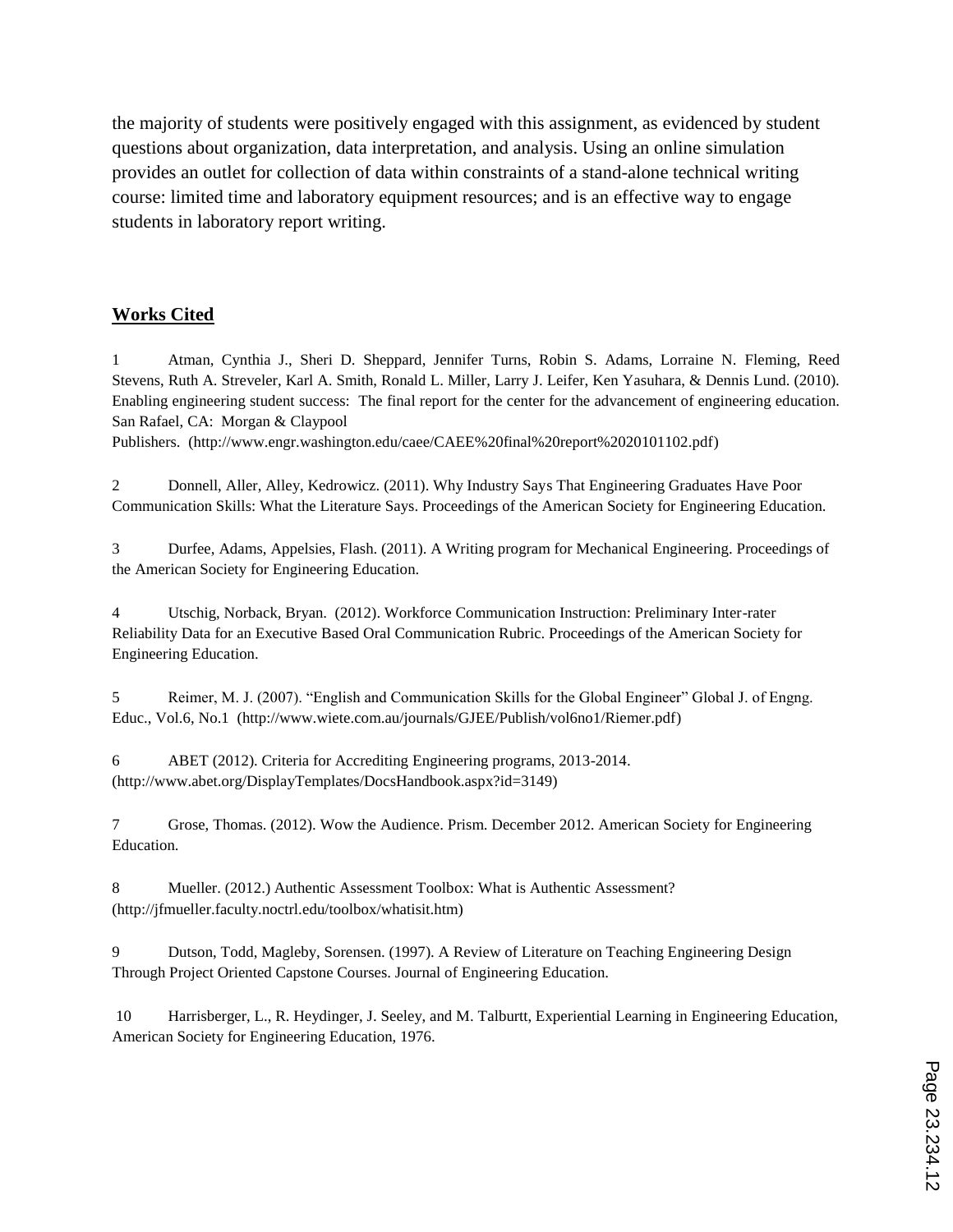11 Reeves, T.C., Herrington, J. and Oliver, R. (2002) *Authentic activities and online learning.* In: HERDSA 2002 Quality Conversations, 7 - 10 July 2002, Perth, Western Australia.

12 Binous, Houssam. Wolfram Demonstrations Project: Gas Absorption with Chemical Reactions. (http://demonstrations.wolfram.com/GasAbsorptionWithChemicalReactions/)

13 Binous, Houssam. Wolfram Demonstrations Project: Packed Bed Reactor Design for a Gas Phase Catalytic Reaction. (http://demonstrations.wolfram.com/PackedBedReactorDesignForAGasPhaseCatalyticReaction/)